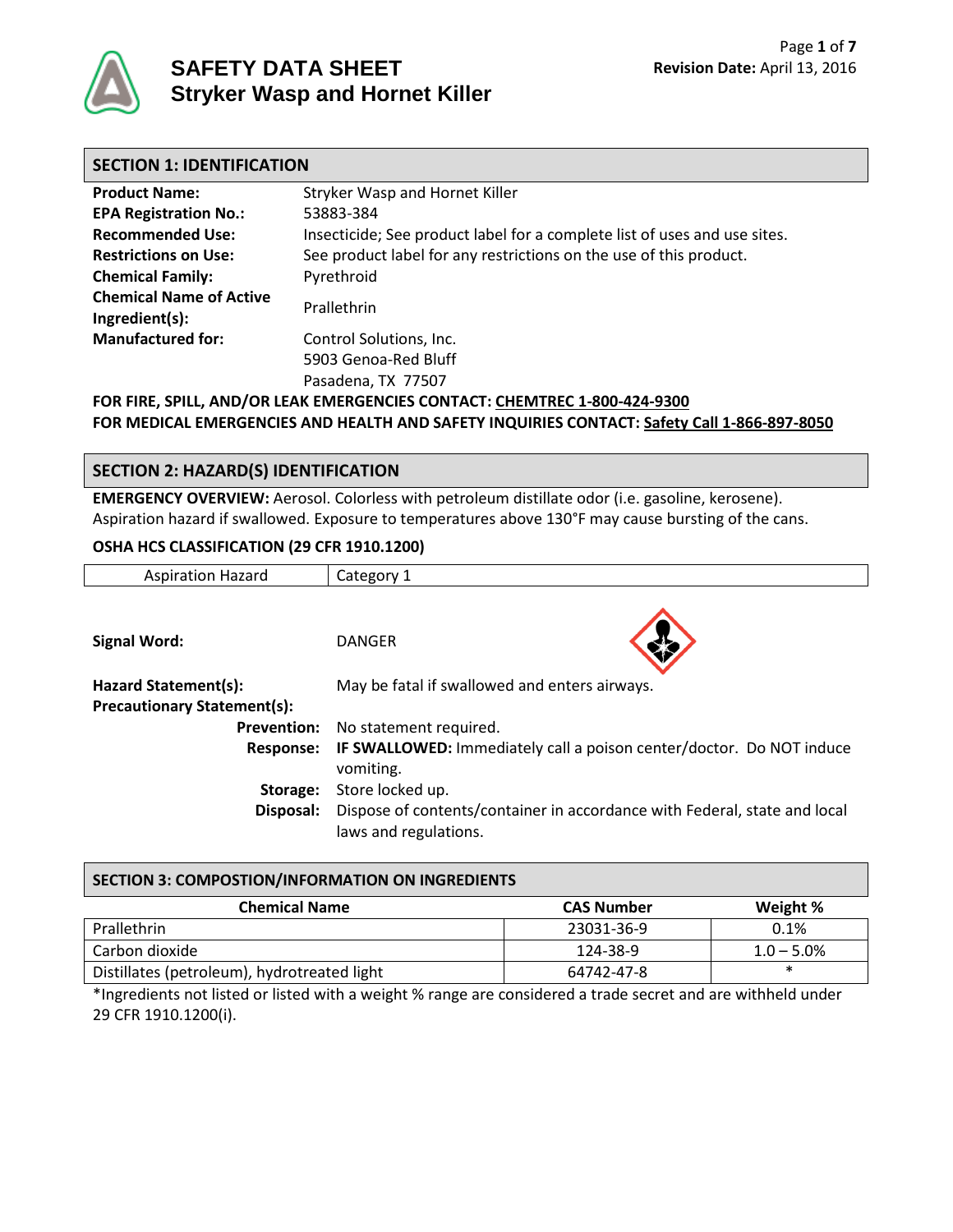#### **SECTION 4: FIRST AID MEASURES**

| IF IN EYES:        | Hold eyes open and rinse slowly and gently with water for 15-20 minutes. Remove<br>contact lenses, if present, after the first 5 minutes, then continue rinsing eyes. Call a<br>poison control center or doctor for treatment advice.     |
|--------------------|-------------------------------------------------------------------------------------------------------------------------------------------------------------------------------------------------------------------------------------------|
| IF ON SKIN:        | Take off contaminated clothing. Rinse skin immediately with plenty of water for 15-20<br>minutes. Call a poison control center or doctor for treatment advice.                                                                            |
| <b>IF INHALED:</b> | Move person to fresh air. If person is not breathing, call 911 or an ambulance; then<br>give artificial respiration, preferably mouth-to-mouth if possible. Call a poison control<br>center or doctor for further treatment advice.       |
| IF SWALLOWED:      | Immediately call a poison control center or doctor. Do not induce vomiting unless told<br>to do so by a poison control center or doctor. Do not give any liquid to the person. Do<br>not give anything by mouth to an unconscious person. |

**Note to Physician:** Contains a petroleum distillate – vomiting may cause aspiration pneumonia. **Most important symptoms/effects, acute and delayed:** None known

#### **SECTION 5: FIRE-FIGHTING MEASURES**

| <b>Suitable Extinguishing Media:</b>         | Foam, dry powder, carbon dioxide                                     |
|----------------------------------------------|----------------------------------------------------------------------|
| <b>Unsuitable Extinguishing Media:</b>       | Water jet                                                            |
| <b>Hazardous Combustion Products:</b>        | Thermal decomposition may produce toxic oxides of carbon.            |
|                                              | Evacuate area and fight fire upwind from a safe distance to avoid    |
|                                              | hazardous vapors and decomposition products. Foam and/or dry         |
| <b>Special Protective Equipment &amp;</b>    | chemical are preferred to minimize environmental contamination. If   |
| <b>Precautions:</b>                          | water is used, dike and collect water to prevent run-off. Wear self- |
|                                              | contained breathing apparatus and full fire-fighting turn-out gear   |
|                                              | (Bunker gear).                                                       |
| <b>Unusual Fire &amp; Explosion Hazards:</b> | Aerosol container contains flammable gas under pressure.             |

#### **SECTION 6: ACCIDENTAL RELEASE MEASURES**

| <b>Personal Precautions:</b>      | See Section 8 for personal protection equipment.                                                                                                                                                                                                                                                                                                                                 |
|-----------------------------------|----------------------------------------------------------------------------------------------------------------------------------------------------------------------------------------------------------------------------------------------------------------------------------------------------------------------------------------------------------------------------------|
| <b>Environmental Precautions:</b> | Keep spilled material and any rinsate from contaminating soil or from<br>entering sewage and drainage systems and bodies of water.                                                                                                                                                                                                                                               |
| <b>Methods for Containment:</b>   | Isolate the spill area. Keep unnecessary and unprotected personnel from<br>entering. Absorb small spills with sand, vermiculite or other inert<br>absorbent. Dike large spills using absorbent or impervious material such as<br>clay or sand. Recover and contain as much free liquid as possible for reuse.<br>Allow absorbed material to solidify and scrape up for disposal. |
| <b>Methods for Clean-up:</b>      | Place contaminated material in appropriate container for disposal. After<br>removal, flush contaminated area thoroughly with water. Pick up wash<br>liquid with additional absorbent and place in a disposable container. Do not<br>put spilled material back in the original container.                                                                                         |
| <b>Other Information:</b>         | None known                                                                                                                                                                                                                                                                                                                                                                       |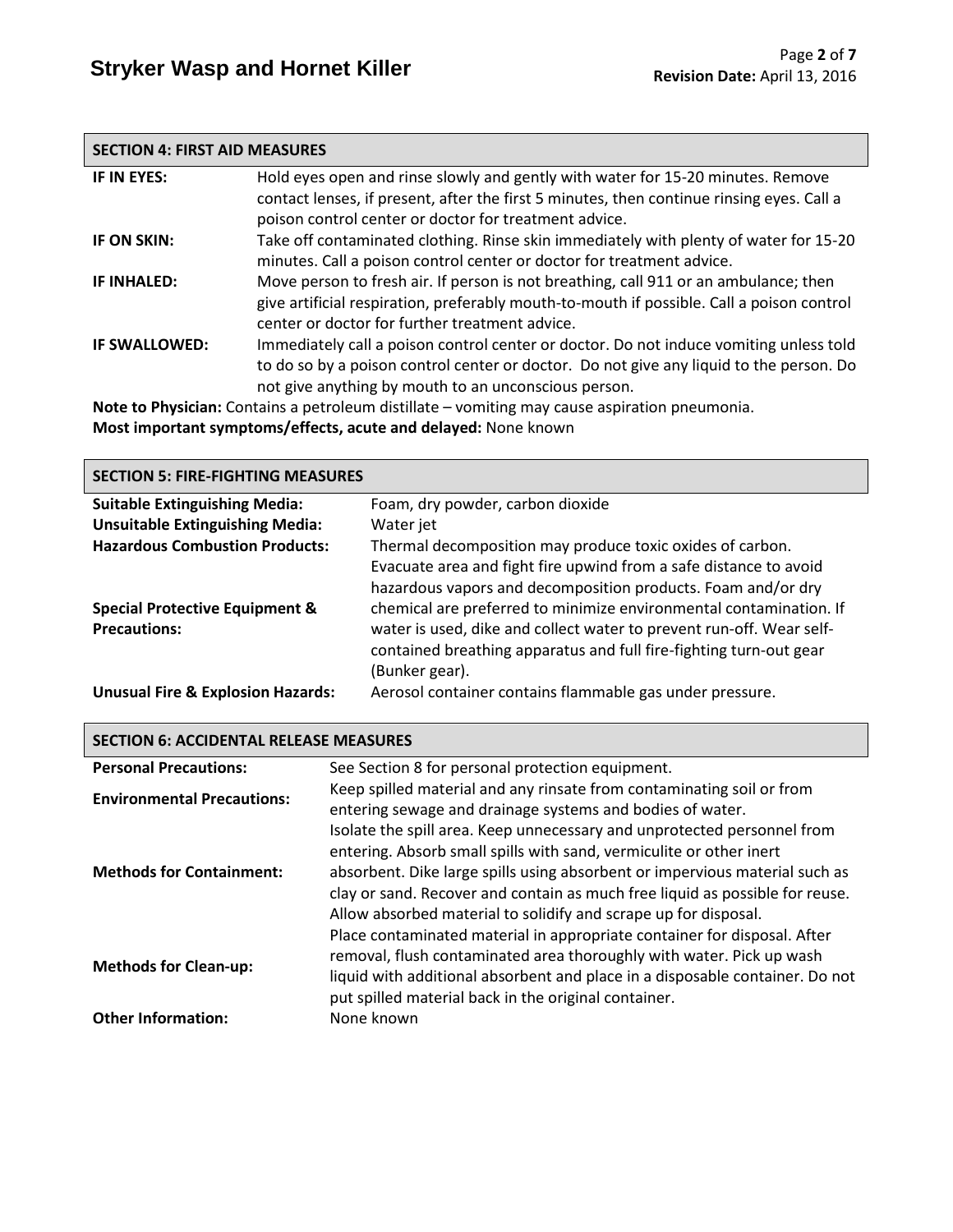#### **SECTION 7: HANDLING AND STORAGE**

| RECOMMENDATIONS ARE INTENDED FOR MANUFACTURING, PACKAGING AND COMMERCIAL                      |                                       |                                                                                                 |  |  |
|-----------------------------------------------------------------------------------------------|---------------------------------------|-------------------------------------------------------------------------------------------------|--|--|
|                                                                                               |                                       | BLENDING WORKERS. PESTICIDE APPLICATORS AND WORKERS must refer to the product label             |  |  |
|                                                                                               |                                       | and Directions for Use attached to the product for Agricultural Use Requirements in             |  |  |
| Handling:                                                                                     |                                       | accordance with the EPA Worker Protection Standard 40 CFR part 170. Handle and open             |  |  |
|                                                                                               |                                       | container in a manner as to prevent spillage. Do not eat, drink or smoke while handling this    |  |  |
|                                                                                               |                                       | product. Immediately wash off accidental splashes of the concentrate or spray mixture from      |  |  |
| skin, clothing and out of eyes.                                                               |                                       |                                                                                                 |  |  |
| Storage:                                                                                      |                                       | See pesticide label for full information on product storage. Do not contaminate water, food     |  |  |
|                                                                                               |                                       | or feed by storage of this product. Store away from sources of heat, out of direct sunlight and |  |  |
|                                                                                               |                                       | away from incompatible materials. Pesticides should be stored in secured areas away from        |  |  |
|                                                                                               | children and animals.                 |                                                                                                 |  |  |
|                                                                                               | <b>Storage Temperature (Min/Max):</b> | Store below 130°F.                                                                              |  |  |
| <b>Product Incompatibilities:</b><br>Strong oxidizing agents, alkali or alkaline-earth metals |                                       |                                                                                                 |  |  |

#### **SECTION 8: EXPOSURE CONTROLS/PERSONAL PROTECTION**

**Users of a pesticide product must refer to the product label for personal protective equipment requirements.**

#### **Exposure Guidelines:**

| <b>COMPONENT</b>                     | <b>OSHA PEL</b>              | <b>ACGIH TLV</b>            | <b>NIOSH REL</b> |
|--------------------------------------|------------------------------|-----------------------------|------------------|
| Distillates (petroleum) hydrotreated |                              | 200 mg/m <sup>3</sup> : TWA |                  |
| light                                |                              | non-aerosol total           |                  |
|                                      |                              | hydrocarbon vapor           |                  |
|                                      | 5,000 ppm/<br>5,000 ppm: TWA |                             |                  |
| Carbon dioxide                       | 9,000 mg/m <sup>3</sup>      | 30,000 ppm: STEL            |                  |

| <b>Engineering Controls:</b>      | Provide general or local exhaust ventilation systems to maintain airborne<br>concentrations below OSHA PELs or other specified exposure limits. Local exhaust<br>ventilation is preferred.                                                                                                                                                                                                                                                                                                                                                              |
|-----------------------------------|---------------------------------------------------------------------------------------------------------------------------------------------------------------------------------------------------------------------------------------------------------------------------------------------------------------------------------------------------------------------------------------------------------------------------------------------------------------------------------------------------------------------------------------------------------|
| <b>Respiratory Protection:</b>    | In areas of poor ventilation, use a NIOSH approved respirator with<br>cartridges/canisters approved for petroleum distillates.                                                                                                                                                                                                                                                                                                                                                                                                                          |
| <b>Eye Protection:</b>            | Chemical goggles or safety glasses and full-face shield.                                                                                                                                                                                                                                                                                                                                                                                                                                                                                                |
| <b>Protective Gloves:</b>         | Chemical-resistant gloves such as barrier laminate, butyl rubber, nitrile,<br>neoprene rubber, polyvinyl chloride (PVC) or Viton.                                                                                                                                                                                                                                                                                                                                                                                                                       |
| <b>Other Protective Clothing:</b> | Long-sleeved shirt, long pants and shoes plus socks.                                                                                                                                                                                                                                                                                                                                                                                                                                                                                                    |
| <b>General Safety Measures:</b>   | Wash hands before eating, drinking, chewing gum, using tobacco, or using<br>the toilet. Remove clothing immediately after handling this product. Wash<br>outside of gloves before removing. Discard clothing and other absorbent<br>materials that have been drenched or heavily contaminated with this<br>product's concentrate. Do not reuse them. Follow manufacturer's<br>instructions for cleaning and maintaining PPE. If no such instructions for<br>washables, use detergent and hot water. Keep and wash PPE separately from<br>other laundry. |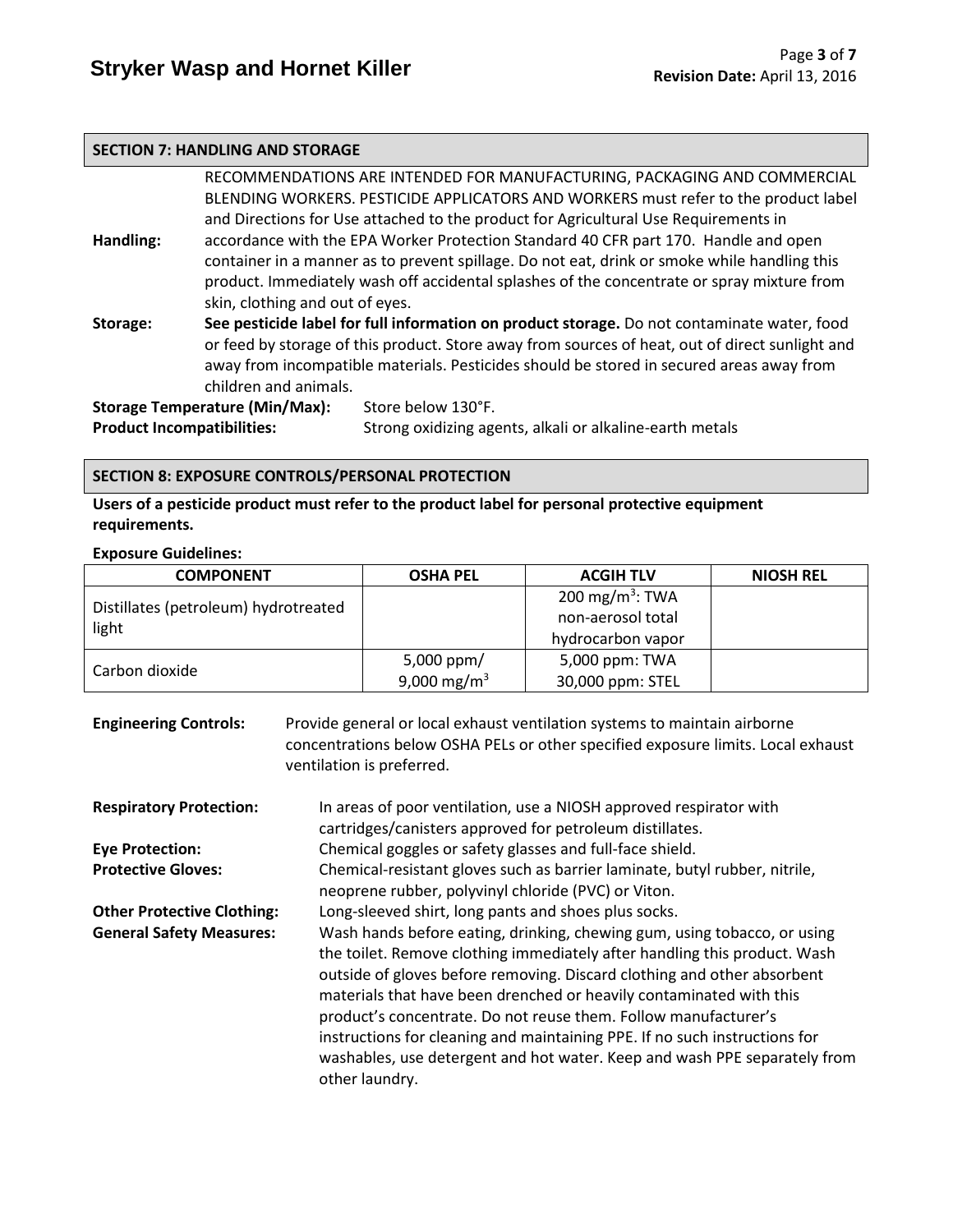| <b>SECTION 9: PHYSICAL AND CHEMICAL PROPERTIES</b> |                                           |                                            |                   |  |
|----------------------------------------------------|-------------------------------------------|--------------------------------------------|-------------------|--|
| Appearance:                                        | Colorless aerosol                         | <b>Upper/Lower Flammability</b><br>Limits: | Not determined    |  |
| Odor:                                              | Characteristic of<br>petroleum distillate | <b>Vapor Pressure:</b>                     | Not determined    |  |
| <b>Odor Threshold:</b>                             | Not determined                            | <b>Vapor Density:</b>                      | Not determined    |  |
| pH:                                                | $5.0 - 6.0$                               | <b>Relative Density:</b>                   | 0.8 (typical)     |  |
| <b>Melting /Freezing Point:</b>                    | Not determined                            | Solubility (water):                        | Dispersible       |  |
| <b>Boiling Point/Range:</b>                        | Not determined                            | <b>Partition Coefficient:</b>              | Not determined    |  |
| <b>Flash Point:</b>                                | Not determined                            | <b>Auto-ignition Temperature:</b>          | Not determined    |  |
| <b>Evaporation Rate:</b>                           | Not determined                            | <b>Decomposition Temperature:</b>          | Not determined    |  |
| <b>Flammability:</b>                               | >18 inches, no flashback                  | <b>Viscosity:</b>                          | 2.32 cps @ 21.6°C |  |

| <b>SECTION 10: STABILITY AND REACTIVITY</b>                                |                                                                                                                                                                                                              |  |  |
|----------------------------------------------------------------------------|--------------------------------------------------------------------------------------------------------------------------------------------------------------------------------------------------------------|--|--|
| <b>Reactivity:</b>                                                         | None known                                                                                                                                                                                                   |  |  |
| <b>Chemical Stability:</b>                                                 | Stable under normal storage and handling conditions.                                                                                                                                                         |  |  |
| <b>Possibility of Hazardous Reactions:</b>                                 | The product is chemically stable.                                                                                                                                                                            |  |  |
| <b>Conditions to Avoid:</b>                                                | All sources of ignition: heat, sparks, open flame. Avoid prolonged<br>storage. Avoid electro-static discharge. Avoid contamination. Avoid<br>prolonged exposure to extreme heat. Avoid extreme temperatures. |  |  |
| <b>Incompatible Materials:</b><br><b>Hazardous Decomposition Products:</b> | Strong oxidizing agents, alkali or alkaline-earth metals<br>Thermal decomposition may produce toxic oxides of carbon.                                                                                        |  |  |

# **SECTION 11: TOXICOLOGICAL INFORMATION**

| <b>Likely Routes of Exposure:</b>                                                            | Eye contact, Skin contact, Inhalation                                                                                                                                                                                                                                                                                               |                                                             |            |             |  |
|----------------------------------------------------------------------------------------------|-------------------------------------------------------------------------------------------------------------------------------------------------------------------------------------------------------------------------------------------------------------------------------------------------------------------------------------|-------------------------------------------------------------|------------|-------------|--|
| <b>Symptoms of Exposure:</b>                                                                 | Mild eye or skin irritation                                                                                                                                                                                                                                                                                                         |                                                             |            |             |  |
| Oral $LD_{50}$ :                                                                             | >5,000 mg/kg (female rat)(Based upon similar product)                                                                                                                                                                                                                                                                               |                                                             |            |             |  |
| Dermal LD <sub>50</sub> :                                                                    |                                                                                                                                                                                                                                                                                                                                     | >5,000 mg/kg (male/female rat) (Based upon similar product) |            |             |  |
| Inhalation LC <sub>50</sub> :                                                                |                                                                                                                                                                                                                                                                                                                                     | >2.08 mg/L (male/female rat) (Based upon similar product)   |            |             |  |
| <b>Eye Irritation/Damage:</b>                                                                |                                                                                                                                                                                                                                                                                                                                     | Slightly irritating (rabbit) (Based upon similar product)   |            |             |  |
| <b>Skin Corrosion/Irritation:</b>                                                            |                                                                                                                                                                                                                                                                                                                                     | Moderately irritating (rabbit) (Based upon similar product) |            |             |  |
| <b>Skin Sensitization:</b>                                                                   |                                                                                                                                                                                                                                                                                                                                     | Non-sensitizer (guinea pig) (Based upon similar product)    |            |             |  |
| <b>Chronic/Subchronic Toxicity:</b><br><b>Mutagenicity:</b><br><b>Reproductive Toxicity:</b> | No data available<br>Based upon a number of mutagenicity studies with microorganisms,<br>mammalian cell culture and mammals, there is no indication that prallethrin<br>is mutagenic.<br>Animal studies gave no indication of a developmental toxic effect at doses<br>that were not toxic to the parental animals for prallethrin. |                                                             |            |             |  |
| <b>Neurotoxicity:</b>                                                                        | No data available                                                                                                                                                                                                                                                                                                                   |                                                             |            |             |  |
| <b>Target Organs:</b>                                                                        | No data available                                                                                                                                                                                                                                                                                                                   |                                                             |            |             |  |
| <b>Aspiration Hazard:</b>                                                                    | Yes. This product is considered an aspiration hazard.                                                                                                                                                                                                                                                                               |                                                             |            |             |  |
| Carcinogenicity:                                                                             |                                                                                                                                                                                                                                                                                                                                     |                                                             |            |             |  |
| <b>Chemical Name</b>                                                                         | <b>ACGIH</b>                                                                                                                                                                                                                                                                                                                        | <b>IARC</b>                                                 | <b>NTP</b> | <b>OSHA</b> |  |
| No components listed                                                                         |                                                                                                                                                                                                                                                                                                                                     |                                                             |            |             |  |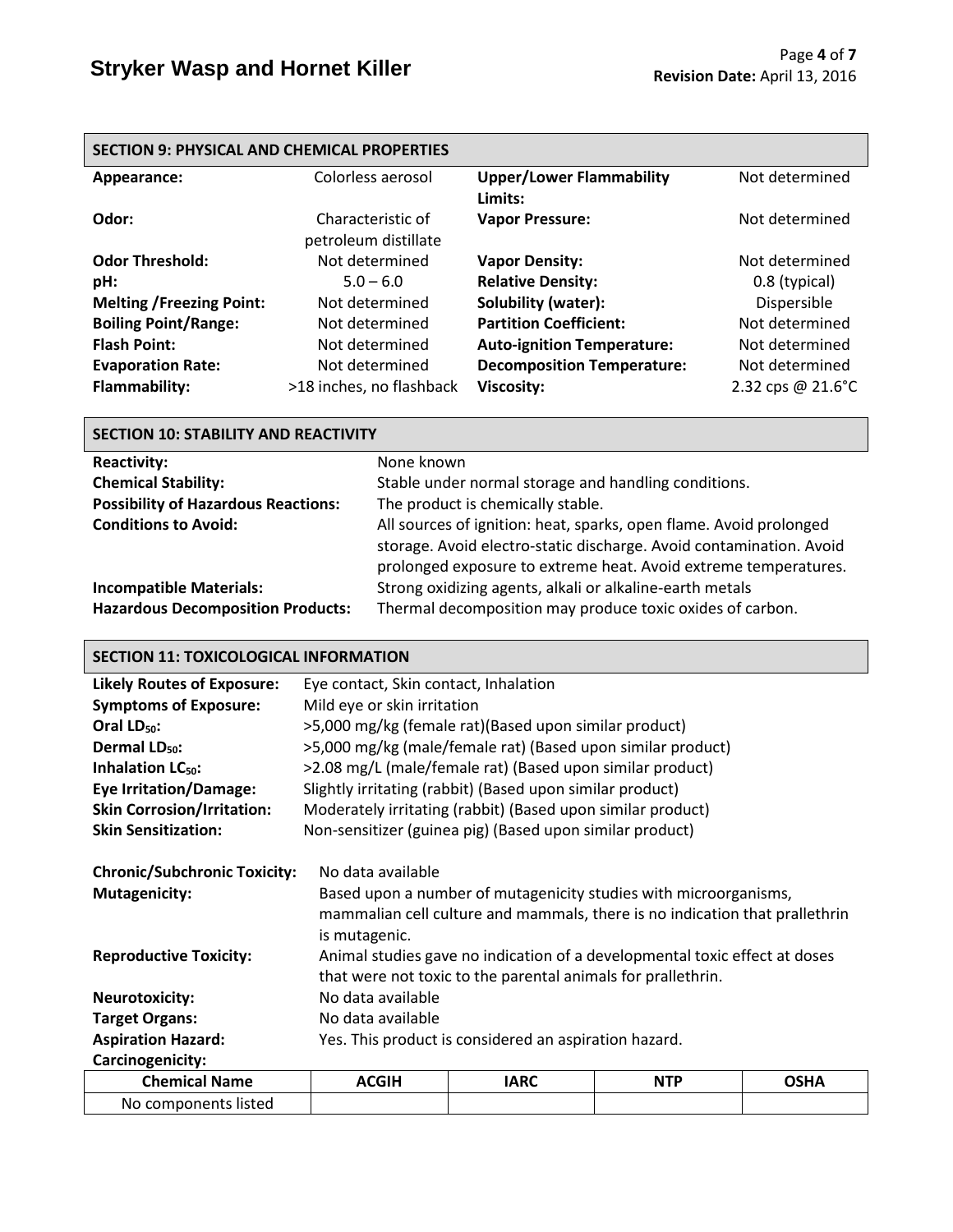#### **SECTION 12: ECOLOGICAL INFORMATION**

#### **Environmental Hazards Statement from FIFRA Regulated Pesticide Label:**

Do not apply directly to water or to areas where surface water is present or to intertidal areas below the mean high water mark. Do not contaminate water by cleaning of equipment or disposal of equipment wash waters.

This pesticide is toxic to bees exposed to direct treatment on blooming crops or weeds. Do not apply this product or allow it to drift to blooming crops or weeds while bees are foraging the treatment area.

#### **ECOTOXICITY DATA:**

| <b>Fish Toxicity:</b>                 | No data available |
|---------------------------------------|-------------------|
| <b>Aquatic Invertebrate Toxicity:</b> | No data available |
| <b>Aquatic Plant Toxicity:</b>        | No data available |
| <b>Avian Toxicity:</b>                | No data available |
| <b>Honeybee Toxicity:</b>             | No data available |
|                                       |                   |
| <b>ENVIRONMENTAL EFFECTS:</b>         |                   |
| <b>Persistence and Degradability:</b> | No data available |
| <b>Bioaccumulation:</b>               | No data available |
| <b>Mobility:</b>                      | No data available |
| <b>Other Adverse Effects:</b>         | No data available |

# **SECTION 13: DISPOSAL CONSIDERATIONS**

| <b>Waste Disposal:</b>       | Refer to the pesticide label for full information on disposal. Pesticide wastes are   |
|------------------------------|---------------------------------------------------------------------------------------|
|                              | toxic. Improper disposal of unused pesticide, spray mixture, or rinse water is a      |
|                              | violation of Federal law. If these wastes cannot be used according to label           |
|                              | instructions, contact your State Pesticide or Environmental Control Agency or the     |
|                              | Hazardous Waste representative at the nearest EPA Regional Office for guidance in     |
|                              | proper disposal methods.                                                              |
| <b>Container Disposal:</b>   | Refer to the pesticide label for full information on disposal. Do not puncture or     |
|                              | incinerate! Empty container by using the product in accordance with the label         |
|                              | directions.                                                                           |
| <b>RCRA Characteristics:</b> | It is the responsibility of the individual disposing of this product to determine the |
|                              | RCRA classification and hazard status of the waste. [Enter appropriate product]       |
|                              | specific code if applicable.]                                                         |

# **SECTION 14: TRANSPORTATION INFORMATION**

| <b>DOT</b><br>(Ground): | UN1950, Aerosols, flammable (Contains Hydrotreated Light Distillates (Petroleum)), 2.1<br>This product may be classified as Limited Quantity. |
|-------------------------|-----------------------------------------------------------------------------------------------------------------------------------------------|
| <b>IMDG</b><br>(Sea):   | UN1950, Aerosols, flammable (Contains Hydrotreated Light Distillates (Petroleum)), 2.1                                                        |
| <b>IATA</b><br>(Air):   | UN1950, Aerosols, flammable (Contains Hydrotreated Light Distillates (Petroleum)), 2.1                                                        |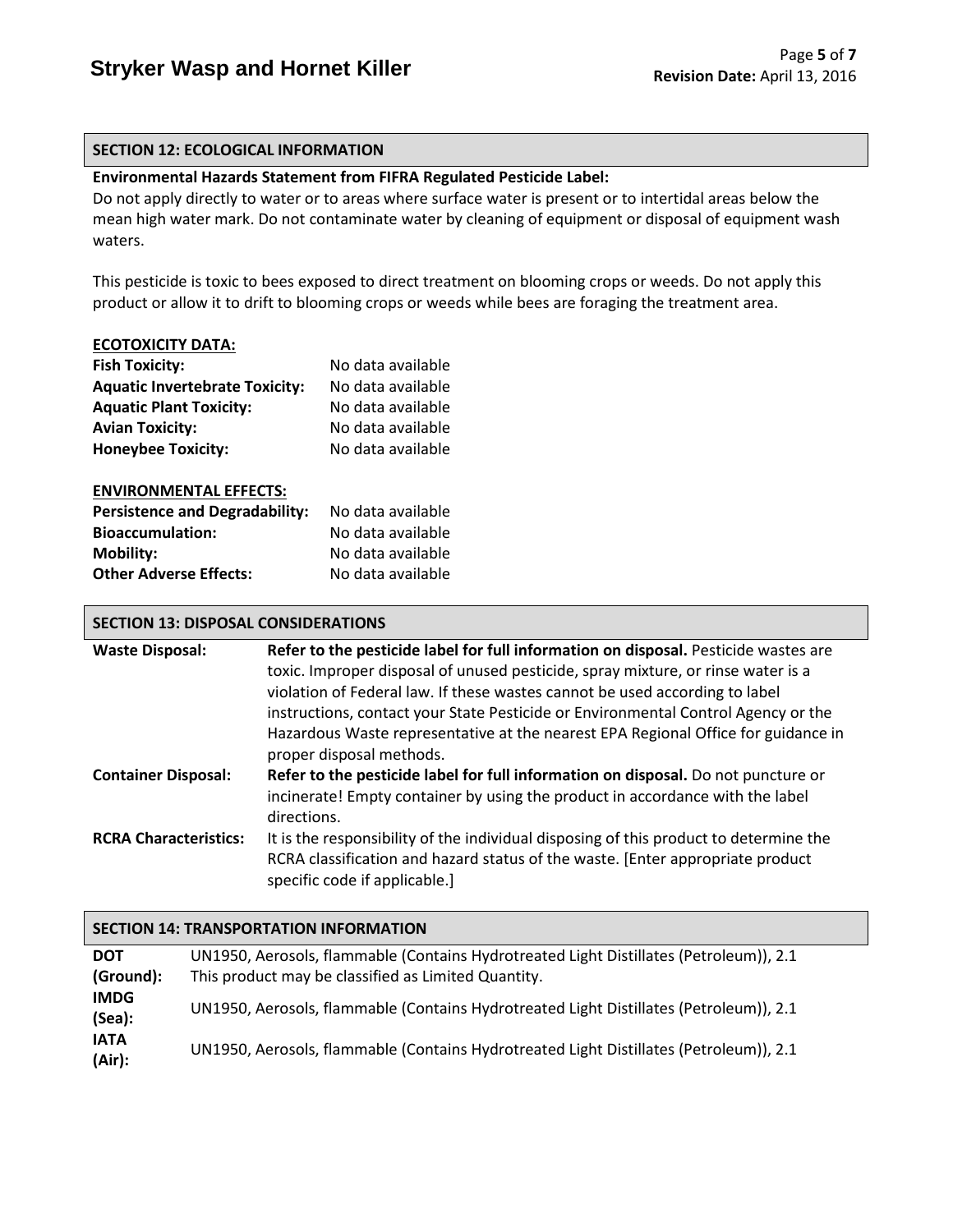# **SECTION 15: REGULATORY INFORMATION**

**Labeling Requirements Under FIFRA:** This chemical is a pesticide product registered by the Environmental Protection Agency and is subject to certain labeling requirements under federal pesticide law. These requirements differ from the classification criteria and hazard information required for safety data sheets and for workplace labels of non-pesticide chemicals. Following is the hazard information as required on the pesticide label:

# CAUTION

Causes moderate eye irritation. Avoid contact with eyes, skin or clothing. Wash thoroughly with soap and water after handling and before eating, drinking, chewing gum, using tobacco or using the toilet. Remove contaminated clothing and launder before reuse.

| <b>TSCA Inventory:</b> | This product is exempt from TSCA inventory listing requirements as it is solely for |
|------------------------|-------------------------------------------------------------------------------------|
|                        | FIFRA regulated use.                                                                |

**SARA Title III Information:**

 **Section 302 – Extremely hazardous substances:**

 **Section 311/312** – **Hazard Categories:** Acute (Immediate); Chronic (Delayed); Fire; Sudden Release of Pressure

 **Section 313 –** This product contains a chemical or chemicals which are subject to the reporting requirements of the Act and Title 40 of the Code of Federal Regulations, Part 372:

| <b>Chemical Name</b> | CAS Number | Weight % |
|----------------------|------------|----------|
| No components listed |            |          |

**CERCLA –** This product contains the following chemicals which have a reportable quantity (RQ) under the Comprehensive Environmental Response, Compensation and Liability Act (CERCLA):

| <b>Chemical Name</b> | <b>CAS Number</b> | RQ | <b>Quantity of</b><br><b>Finished Product</b> |
|----------------------|-------------------|----|-----------------------------------------------|
| No components listed |                   |    |                                               |

#### **CALIFORNIA PROPOSITION 65:**

| <b>Chemical Name</b> | <b>CAS Number</b> | Prop 65 Category(ies) |
|----------------------|-------------------|-----------------------|
| No components listed |                   |                       |

#### **U.S. STATE RIGHT-TO-KNOW REGULATIONS:**

| <b>Chemical Name</b>                        | <b>New Jersey</b> | <b>Massachusetts</b> | <b>Pennsylvania</b> |
|---------------------------------------------|-------------------|----------------------|---------------------|
| Carbon dioxide                              |                   |                      |                     |
| Distillates (petroleum), hydrotreated light |                   |                      |                     |